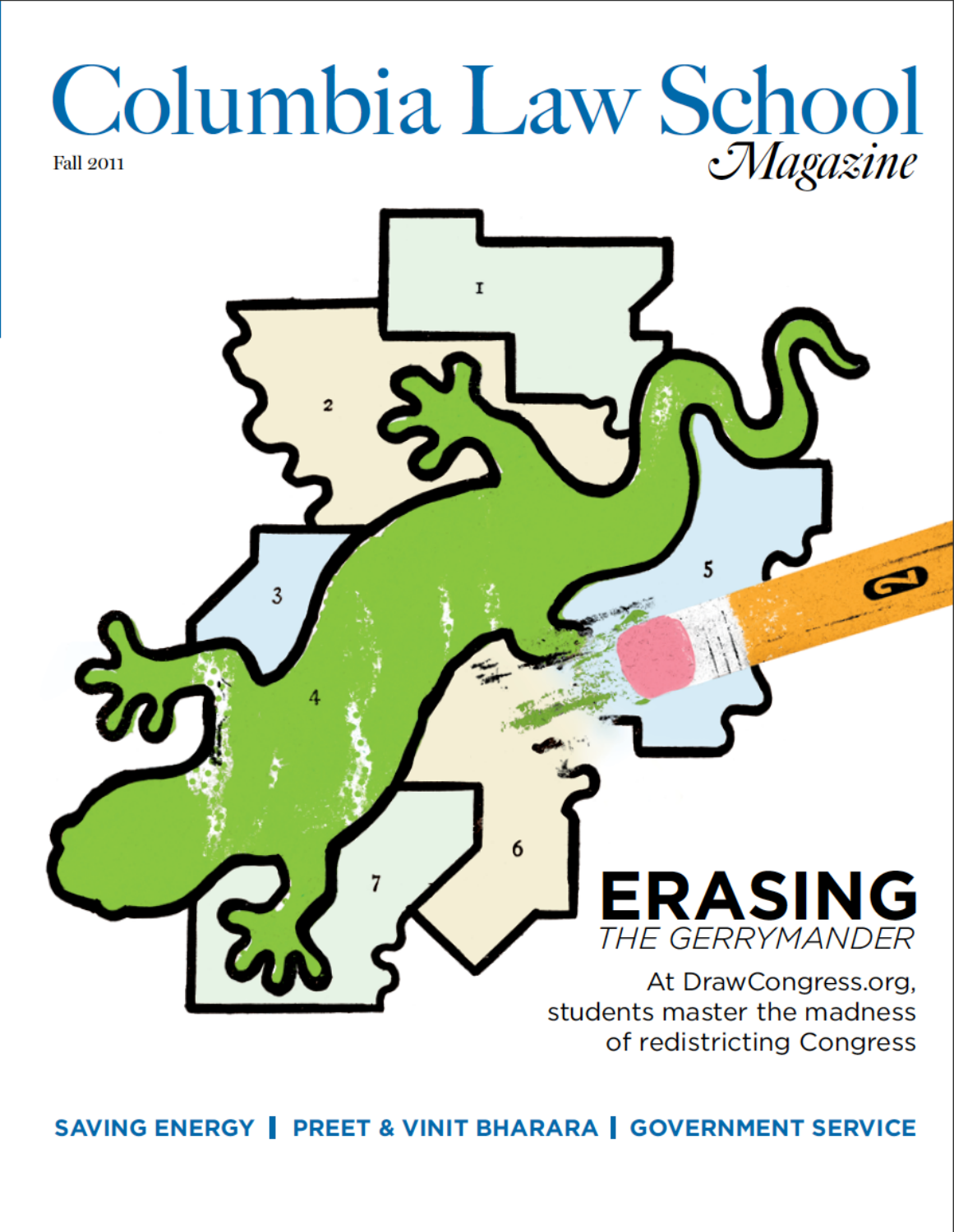## in focus:

Integrating Accommodation page 56

The people, personalities, and perspectives making an impact this season

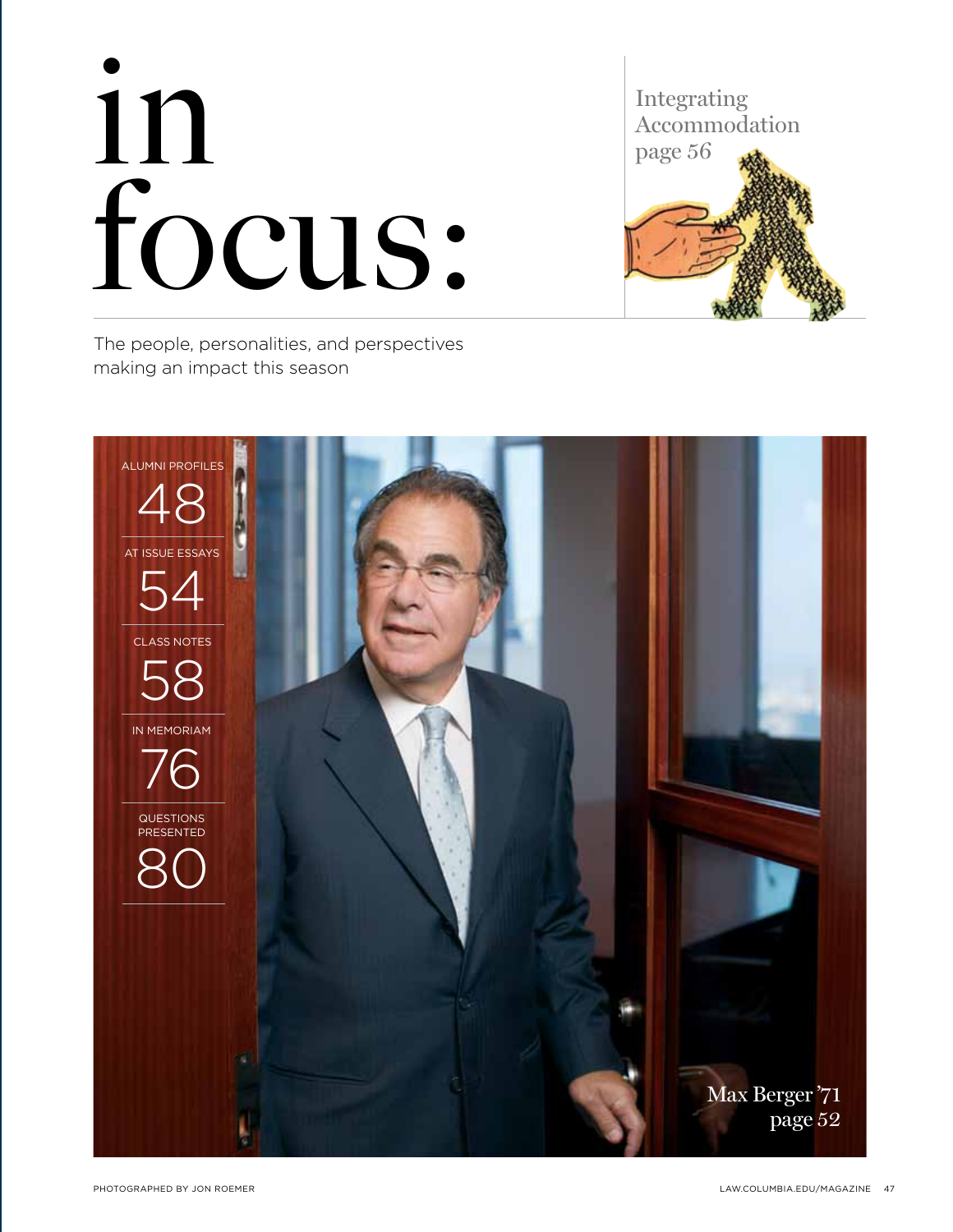## max berger: The Guardian

For practitioner, philanthropist, and photographer Max Berger '71, success goes hand in hand with maintaining focus **By Paula Span**

**Max W. Berger '71** arrived at Columbia Law School with a scholarship, an accounting degree from City College's Baruch School, and a conviction that "the practice of law [for me] had to have some social value." But, he acknowledges, "I didn't know what that would be."

The answer appeared on a school bulletin board: He needed a part-time job, and **Sidney Silverman '57**, a solo practitioner downtown, wanted to hire students as researchers on an important class-action securities case.

Working at a plaintiffs' law practice, representing investors who had been misled, satisfied Berger's Robin Hood ambitions. "I always felt I wanted to use my career to fight injustice," he says.

Four decades later, the boutique firm he co-founded in 1983, Bernstein Litowitz Berger & Grossmann, has compiled an astounding record of success in complex, often high-profile cases.

Victory souvenirs—newspaper accounts encased in Lucite—displayed among the family snapshots in his midtown office commemorate Cendant (\$3.3 billion recovered for shareholders), World-Com (\$6.15 billion), and Nortel (\$1.3 billion)—a rogue's

gallery of turn-of-this-century financial scandal.

However complicated his cases, often fought over years, Berger still talks about them in simple terms. The investors Bernstein Litowitz represents, largely public pension funds, include "regular citizens—teachers, firemen, cops." The companies, auditors, officers, and bankers that harm them, he says, should be held accountable.

In the WorldCom case, for instance, "The board of directors was sitting on its hands during the entire course of this fraud," Berger says. "We thought they should pay." The 2005 settlement contained a novel provision: 20 percent of directors' collective net worth over \$24 million. "It sent shock waves," he says with a satisfied chuckle. "That outside directors would have to reach into their own pockets for not doing their jobs was the most radical experience."

Also on display in Berger's office, however, is evidence of another lifelong enthusiasm: He is an accomplished, largely self-taught photographer who has roamed the world—from Havana to Beijing to Antarctica—with his Nikon. The prints on his wall portray children in Ecuador and Cape Town. "They tell me something about the future," Berger says.

His photography serves both artistic and philanthropic aims. Proceeds from an exhibit of his work at the Laumont Gallery went to City Year New York, which supports young volunteers in community service; he also annually donates work to an auction benefitting inMotion, which provides free legal services to battered women.

Berger's philanthropy also extends to Columbia Law School, where he and his wife have endowed a fellowship to pay the tuition loans of a graduate who practices public interest law. His firm also established a fellowship for graduates working on anti-discrimination cases. In February, the Law School presented Berger the Medal for Excellence, its highest honor.

Meanwhile, his 55-attorney firm has waded hip-deep into

**In February, the Law School presented Berger the Medal for Excellence, its highest honor.**

the latest round of financial industry litigation, sparked by the near-meltdown of the global economy. As much as Berger believes that his firm's settlements, which include corporate governance reforms, provide "a prophylactic effect against wrongdoing," he has not yet managed to put himself out of business.

Representing public employee pension funds, Bernstein Litowitz is the court-appointed co–lead counsel in a case brought against now-bankrupt Lehman Brothers, the first domino to fall during the financial crisis. The firm also is pursuing cases against Bank of America, Goldman Sachs, JPMorgan Chase, and others.

Berger would rather see government regulators and prosecutors compel changes in corporate behavior. Until then, he will be a busy man with no plans to retire. Despite the legal and ethical responsibilities of auditors, attorneys, brokers and bankers, officers, and directors, he says, "We have way too many examples of greed overtaking all these gatekeepers."

**Paula Span** teaches at Columbia University's Graduate School of Journalism.